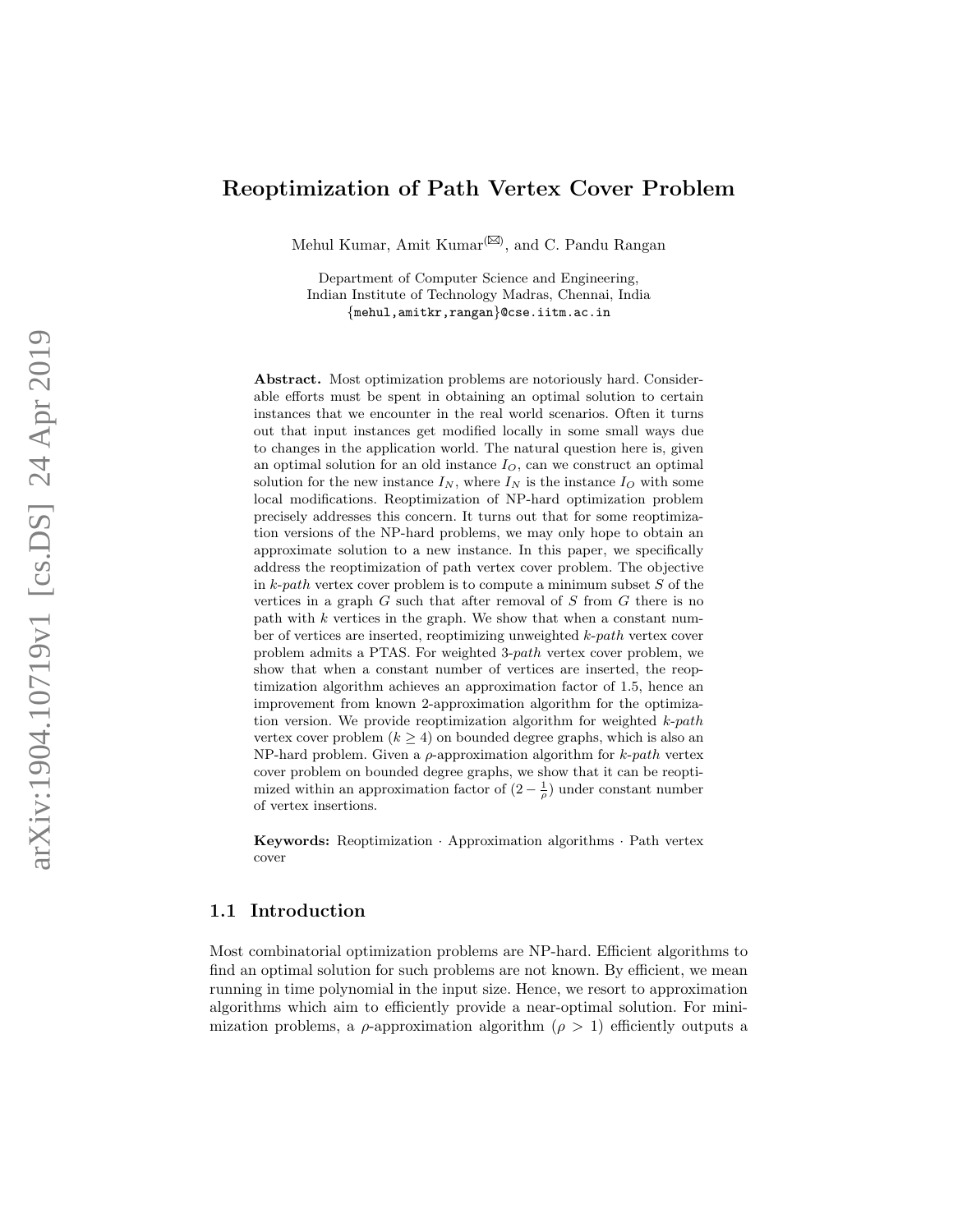solution of cost at most  $\rho$  times the optimum, where  $\rho$  is called the approximation ratio. A family of  $(1+\epsilon)$  approximation algorithms ( $\forall \epsilon > 0$ ) with polynomial running times is called a polynomial time approximation scheme (PTAS).

In many practical applications, the problem instance can arise from small perturbations in the previous instance of an optimization problem. A naive approach is to work on the new problem instance from scratch using known  $\rho$ approximation algorithm. But, with some prior knowledge of the solution for old instance, can we perform better? The computational paradigm of reoptimization addresses this question.

We consider the case where one has devoted a substantial amount of time to obtain an exact solution for the NP-hard optimization problem. Now, the goal is to reoptimize the solution whenever the modified instance is known. A reoptimization problem  $Reopt(π)$  can be built over any optimization problem π. An input instance for  $Reopt(\pi)$  is a triple  $(I_N, I_O, OPT(I_O))$ , where  $I_O$  is an old instance,  $I_N$  is a modified instance and  $OPT(I_O)$  is an optimal solution for  $\pi$  on  $I_{O}$ .

Suppose  $I_N$  is a hard instance obtained via some perturbations in  $I_O$  and assume that we have an optimal solution of  $I<sub>O</sub>$ . The natural question is, can we find an optimal solution of  $I_N$ ? In general this may not be the case and we specifically show in Lemma 3 that, if the optimization problem is path vertex cover and the perturbation is a single vertex insertion, then even possessing  $OPT(I_O)$  does not help to find an optimal solution for  $I<sub>N</sub>$  efficiently, unless  $P = NP$ . Hence, the objective of an efficient algorithm for  $Reopt(\pi)$  is to either achieve a better approximation ratio or improve the running time of the known approximation algorithm. In this paper, the optimization problem we consider for reoptimization is the path vertex cover problem. This problem has its applications in traffic control and secure communication in wireless networks [\[7\]](#page-11-0). We briefly explain the optimization problem below:

A path of order  $k$  in a graph is a simple path containing  $k$  vertices. For a given graph  $G = (V, E), S \subseteq V$  is a feasible k-path vertex cover iff every path of order k in  $G$  contains at least one vertex from  $S$ . The problem of finding a feasible k-path vertex cover on a graph is known as  $k$ -path vertex cover problem  $(k$ - $PVCP)$ . This problem has two variants: weighted and unweighted. The goal in unweighted  $k$ -PVCP is to find a feasible subset of minimum cardinality whereas in weighted  $k$ -PVCP, the objective is to find minimum weighted subset of vertices that covers all the paths of order k or more.

# 1.2 Related Work and Contributions

For any fixed integer  $k \geq 2$ , the k-path vertex cover problem (k-PVCP) is known to be NP-complete for an arbitrary graph G and also it's NP-hard to approximate it within a factor of 1.3606, unless  $P=NP [2]$  $P=NP [2]$ . However, unweighted and weighted k-path vertex cover problems on trees have polynomial time algorithms [\[2\]](#page-11-1) [\[3\]](#page-11-2). The problem has been studied in [\[6\]](#page-11-3) as k-path traversal problem which presents a  $log(k)$ -approximation algorithm for the unweighted version. For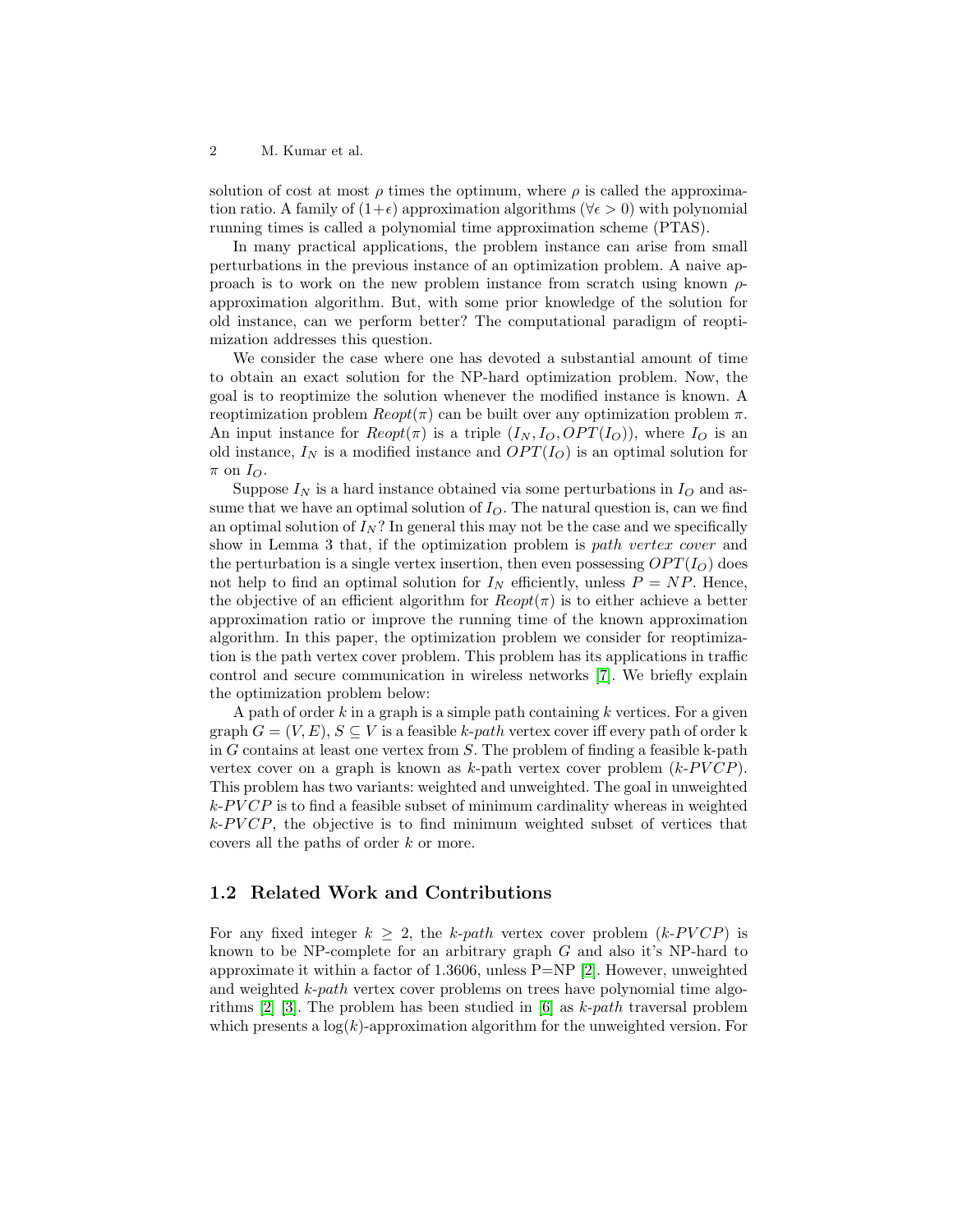$k = 2$ , the k-PVCP corresponds to the conventional vertex cover problem. The  $3-PVCP$  is a dual problem to the dissociation number of the graph. Dissociation number is the maximum cardinality of a subset of vertices that induce a subgraph with maximum degree at most 1. [\[8\]](#page-11-4) provides a 2-approximation algorithm for weighted 3- $PVCP$  and there is a 3-approximation algorithm for  $4$ - $PVCP$ [\[4\]](#page-11-5).

For the reoptimization version, G. Ausiello et al. present an algorithm for reoptimizing unweighted vertex cover problem. Following the approach in [\[5\]](#page-11-6), section 2 shows that reoptimization of unweighted  $k$ -PVCP admits a PTAS under the constant number of vertex insertions. In section 3.1, we extend the reoptimization paradigm for weighted vertex cover problem in [\[5\]](#page-11-6) to weighted  $k$ -PVCP. As a use case for the subroutine in section 3.1, we show in section 3.2 that weighted 3- $PVCP$  can be reoptimized with an approximation factor of 1.5 under constant number of vertex insertions. In section 3.3, we present an algorithm for reoptimization version of weighted  $k$ -PVCP ( $k > 4$ ) on bounded degree graphs under constant number of vertex insertions. For a given  $\rho$ -approximation algorithm for weighted k-PVCP ( $k \geq 4$ ), this algorithm achieves an approximation ratio of  $(2 - \frac{1}{\rho})$  for such graphs. In Appendix A, we present the hardness results. In Appendix B, we present  $n$  and  $k$ -approximation algorithms that are used in our algorithm for weighted k- $PVCP (k > 5)$ .

### 1.3 Preliminaries

In this paper, the graphs we consider are simple undirected graphs. A graph G is a pair of sets  $(V, E)$ , where V is the set of vertices and E is the set of edges formed by unordered pairs of distinct vertices in V. For a vertex  $v \in V$ , we denote the set of neighbours of v in G by  $N_G(v)$ , where  $N_G(v) = \{u \in V \mid (u, v) \in E\}.$ For any  $S \subseteq V$ , we define  $N_G(S)$  to be the neighbouring set of S in G, where  $N_G(S) \subseteq (V - S)$  and  $\forall u \in N_G(S) \exists v \in S$  such that  $(u, v) \in E$ . For any  $S \subseteq V$ , we use  $G[S]$  to represent the subgraph induced on the vertex set S in G. Let  $V(G)$  and  $E(G)$  denote the vertex set and edge set of G respectively. A degree of a vertex is the number of edges incident on it. We use  $\Delta(G)$  to denote the maximum degree of the vertices in graph  $G$ . In the case of weighted graphs, with every vertex we associate a positive weight function  $f: V \to \mathbb{R}^+$ . For any  $v \in V$ , let  $w(v)$  be the weight of the vertex and for any subset  $S \subseteq V$ , the weight of the subset  $w(S)$  is  $\sum_{v \in S} w(v)$ . Size of a graph is defined as the number of vertices in it. A constant-size graph is a graph where number of vertices are constant and independent of input parameters of the algorithm. Two graphs are said to be disjoint if they do not share any common vertices.

Let  $G = (V, E)$  and  $G_A = (V_A, E_A)$  be two graphs where  $V \cap V_A = \phi$ . Given a set of attachment edges  $E^a \subseteq (V \times V_A)$ , insertion of  $G_A$  into G yields the undirected graph  $G' = (V', E')$ , where  $V' = V \cup V_A$  and  $E' = E \cup E_A \cup E^a$ . Thus, a constant number of vertex insertions can be realized as a constant-size graph insertion. We define a vertex insertion in  $G$  as a special case of graph insertion where the inserted graph  $G_A$  is a single vertex  $v \notin V[G]$ . In general,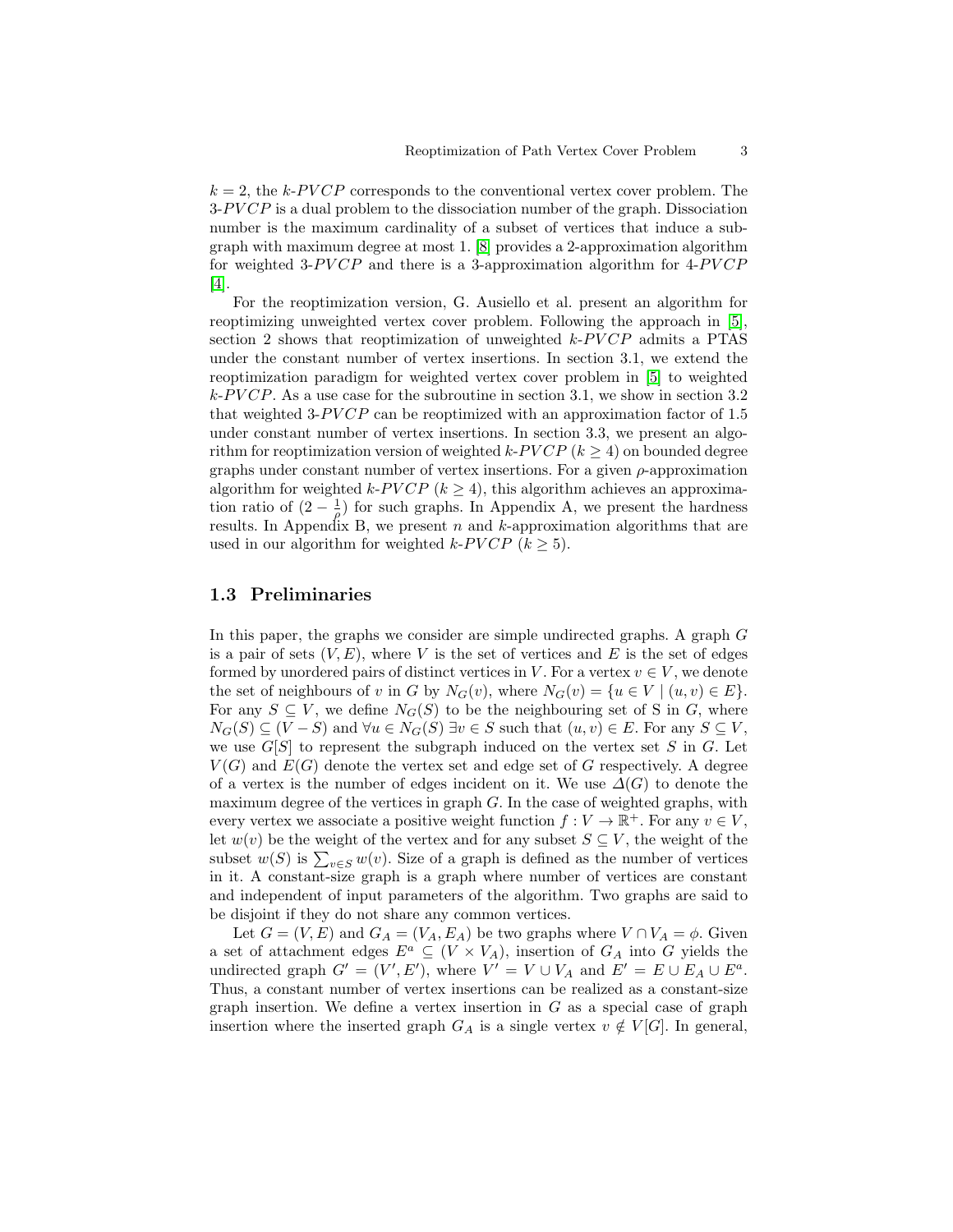we denote  $OPT(G)$  as the optimal solution and  $ALG(G)$  as the solution output by an algorithm for the corresponding problem on G.

Let  $\pi$  denote the optimization problem and  $Reopt(\pi)$  is the reoptimization version of it. The  $\pi$  we consider in this paper is the k-path vertex cover problem. The input instance of  $Reopt(\pi)$  is a triple  $(G_O, G_N, OPT(G_O))$ , where  $G_O$  is the old graph,  $G_N$  is the new graph and  $OPT(G_O)$  is an optimal solution for  $\pi$  on  $G_O$ . Let  $A_o(\pi)$  be a known  $\rho$ -approximation algorithm for  $\pi$ . For the algorithms we give, the equality statements are considered as assignment from right to left.

### 2 Reoptimization of unweighted  $k$ - $\frac{P V C P}{P}$

Let  $\pi$  be unweighted k-PVCP. We consider the reoptimization version  $Reopt(\pi)$ where a constant-size graph  $G_A = (V_A, E_A)$  is inserted to the old graph  $G_O =$  $(V_O, E_O)$  to yield the new graph  $G_N = (V_N, E_N)$ . Let  $|V_A| = c$ . For a given  $\epsilon$ , we design an algorithm Unwtd-kpath for  $Reopt(\pi)$  that outputs  $ALG(G_N)$  as a solution.

Algorithm 1  $Unwtd\text{-}kpath(G_O, G_N, OPT(G_O), \epsilon)$ 

1:  $V_A = V(G_N) - V(G_O)$ 2:  $c = |V_A|$ 3:  $m = \lceil c/\epsilon \rceil$ 4:  $S_1 = V(G_N)$ 5: for each subset X of  $V(G_N)$  where  $|X| \le m$  do 6: if  $(X$  covers all  $k$ -paths in  $G_N$  and  $|X| < |S_1|$ ) 7:  $S_1 = X$ 8:  $S_2 = OPT(G_O) \cup V_A$ 9:  $ALG(G_N) = min(|S_1|, |S_2|)$ 10: return  $ALG(G_N)$ 

**Theorem 1.** Unwtd-kpath for  $Reopt(\pi)$  under constant-size graph insertion admits a PTAS.

*Proof.* Since  $OPT(G_N) \cap V(G_O)$  and  $OPT(G_O) \cup V_A$  is a feasible k-path vertex cover on  $G_O$  and  $G_N$  respectively, we get

 $|OPT(G_O)| \leq |OPT(G_N)| \leq |OPT(G_O)| + c \cdots (1)$ 

If  $OPT(G_N)$  has size at most m, it would have been found in step 7 of Unwtdkpath. We know,

 $|ALG(G_N)| \leq |OPT(G_O)| + c = |S_2|$ 

and  $S_2$  is picked when  $|OPT(G_N)| \geq m \geq \frac{c}{\epsilon}$ . Thus, approximation factor for  $ALG(G_N)$  using inequality (1) and above observation is,

$$
\frac{|ALG(G_N)|}{|OPT(G_N)|} \leq \frac{|OPT(G_O)| + c}{|OPT(G_N)|} \leq \frac{|OPT(G_N)| + c}{|OPT(G_N)|} \leq 1 + \epsilon
$$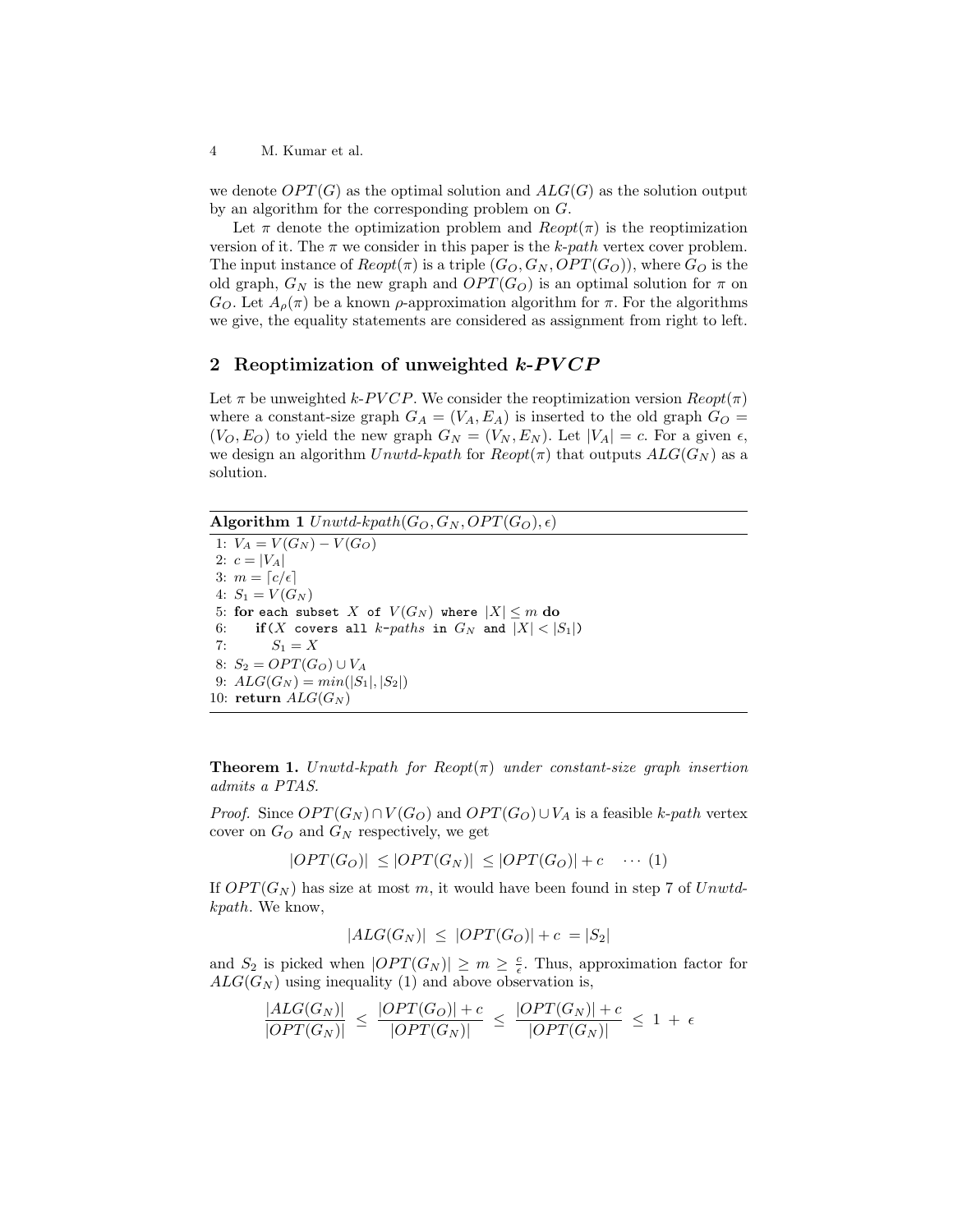Further, we analyze the runtime. Enumerating all possible  $k$ -paths in a graph of n vertices takes  $O(n^k)$  time. Thus for a given set X, we can decide in polynomial time whether all paths of order k are covered by the set. There are  $O(n^m)$ subsets of size at most m, where  $n = |V_N|$ . The runtime of the algorithm is  $O(n^m \cdot n^k) = O(n^{\frac{c}{\epsilon}} \cdot n^k)$ , and hence a valid PTAS. Note that the runtime can be improved by using color coding algorithm for finding a  $k$ -path [\[1\]](#page-11-7), which runs in  $O(2^k n^{O(1)})$  time.

### 3.1 Subroutine for Reoptimization of Weighted  $k$ -PVCP

Let  $\pi_k$  be weighted k-PVCP.  $A_\rho(\pi_k)$  be a known  $\rho$ -approximation algorithm for  $\pi_k$ . In reoptimization version of the problem  $Reopt(\pi_k)$ , a new graph  $G_N$  is obtained by inserting a graph  $G_A$  to  $G_O$ .

**Definition:** A family  $\mathcal{F} = \{F_1, F_2, \cdots, F_{\psi}\}\$ , where  $\psi = |\mathcal{F}|$  and of subsets of  $V_N$ is called a good family if it satisfies the following two properties:

- Property 1:  $\exists F_i \in \mathcal{F}$  such that  $F_i \subseteq OPT(G_N)$  and,
- Property 2:  $\forall F_i \in \mathcal{F}, F_i$  covers all the k-paths which contains at-least one vertex from  $V(G_A)$  in graph  $G_N$ .

We give below a generic algorithm that works on the good family  $\mathcal{F}$ . This family of sets will be constructed in different ways for different problems. The details are provided in the respective sections.

An algorithm for  $Reopt(\pi_k)$  constructs the good family  $\mathcal F$  and feeds it to the subroutine *Construct-Sol*. The algorithm *Construct-Sol* iteratively prepares a solution  $S_i$  for each set  $F_i \in \mathcal{F}$ . The inputs to the algorithm Construct-Sol are: modified graph  $G_N$ , inserted graph  $G_A$ , old optimal solution  $OPT(G_O)$ , a good family  $\mathcal F$  and  $A_\rho(\pi_k)$ .

Algorithm 2  $Construct-Sol(G_N, G_A, OPT(G_O), \mathcal{F}, A_\rho(\pi_k))$ 

1: for  $i = 1$  to  $|\mathcal{F}|$  do 2:  $S_i^1 = OPT(G_O) \cup F_i$ 3:  $G' = G_N[(V_N - V(G_A)) - F_i]$ 4: Run  $A_\rho(\pi_k)$  on  $G'$  and denote the output set as  $S_i^2$ 5:  $S_i^2 = S_i^2 \cup F_i$ 6:  $S_i = minWeight(S_i^1, S_i^2)$ 7:  $ALG(G_N) = minWeight(S_1, S_2, \ldots, S_{|\mathcal{F}|})$ 8: return  $ALG(G_N)$ 

<span id="page-4-0"></span>**Lemma 1.** If  $OPT(G)$  is an optimal solution for weighted k-PVCP for G, then for any  $S \subseteq OPT(G)$ ,  $w(OPT(G[V - S])) \leq w(OPT(G)) - w(S)$ .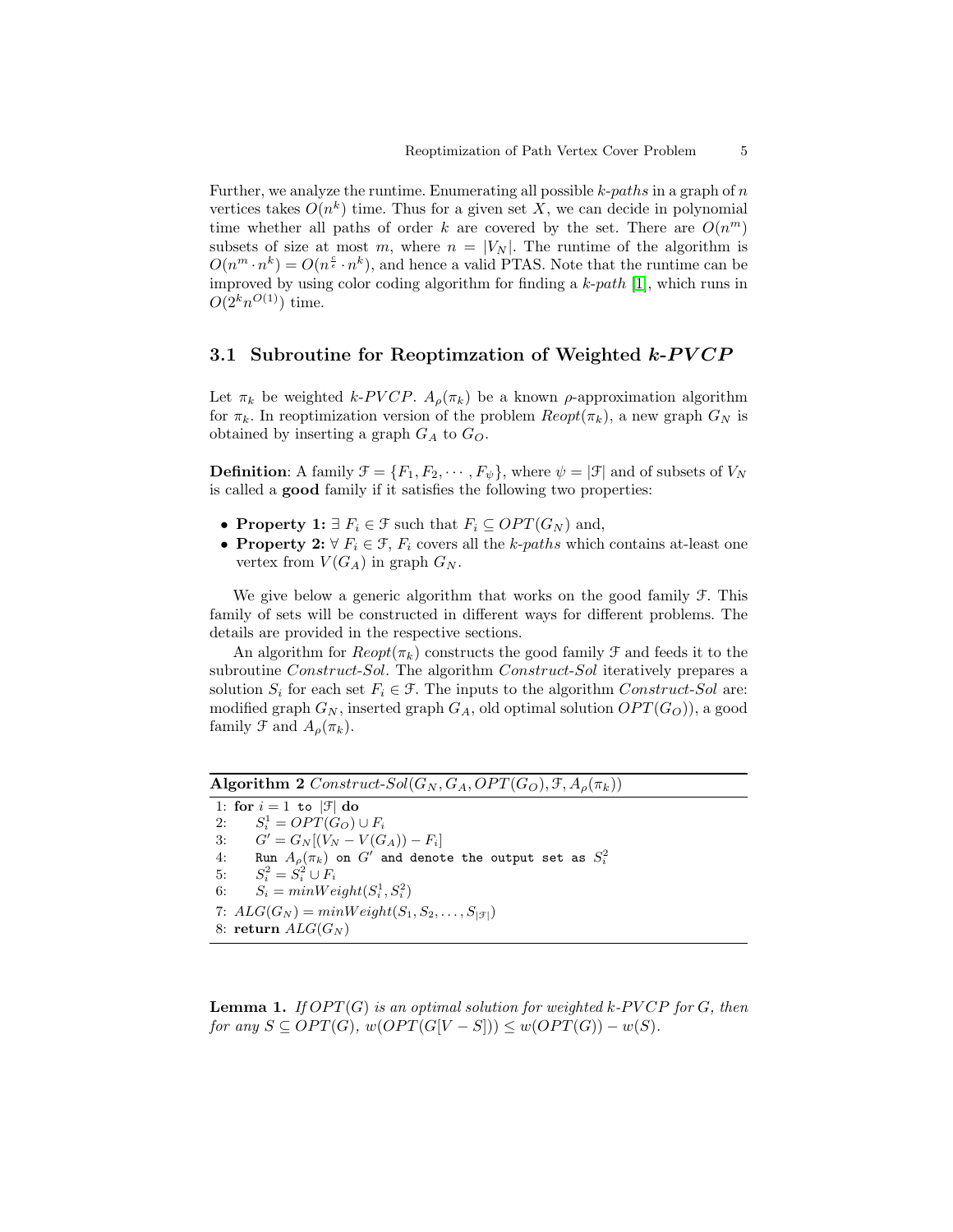*Proof.* If F is a feasible k-path cover for  $G[V]$ , then for any  $V^* \subseteq V$ ,  $F \cap V^*$  is a feasible *k*-path cover for  $G[V^*]$ .

 $OPT(G) - S$  is a feasible solution for  $G[V-S]$  because  $(V-S) \cap OPT(G) =$  $OPT(G) - S$ . Since  $S \subseteq OPT(G)$ ,  $w(OPT(G) - S) = w(OPT(G)) - w(S)$ . Hence,  $w(OPT(G[V-S])) \leq w(OPT(G)) - w(S)$ .

**Theorem 2.** The algorithm Construct-Sol outputs a solution  $ALG(G_N)$  with an approximation factor of  $(2-\frac{1}{\rho})$ , running in  $O(|V(G_N)|^2 \cdot \psi \cdot T(A_{\rho}(\pi_k), G_N))$ steps, where  $\rho$  is the approximation factor of a known  $A_{\rho}(\pi_k)$ .

*Proof.* A graph  $G_A$  is inserted to  $G_O$  to yield the new graph  $G_N$ . By property 1 of the good family  $\mathcal{F}$ , the optimal solution for  $G_N$  must include at least one set in  $\mathcal{F} = \{F_1, \ldots, F_{\psi}\}\$ , where  $\psi = |\mathcal{F}|$ . Thus, at least one  $S_i(1 \leq i \leq \psi)$  is prepared by the subroutine.

Let  $OPT(G_N)_i$  be the optimal solution which includes  $F_i$  and not  $(V(G_A)$ −  $F_i$ ). We prepare  $\psi$  number of solutions for the graph  $G_N$ .

 $S_i^1$  is a feasible k-path cover for  $G_N$ , where feasibility follows from property 2 of the family. We can write the following inequalities:

$$
w(OPT(G_O)) \le w(OPT(G_N)_i)
$$
  

$$
w(S_i^1) = w(OPT(G_O) \cup F_i) \le w(OPT(G_O)) + w(F_i)
$$

From above two inequalities,

$$
w(S_i^1) \le w(OPT(G_N)_i) + w(F_i) \quad \cdots (1)
$$

Another solution  $S_i^2$  is prepared. From Lemma [1](#page-4-0) and construction of  $S_i^2$ , we can write the following inequality:

$$
w(S_i^2) \le \rho(w(OPT(G_N)_i) - w(F_i)) + w(F_i) \quad \cdots (2)
$$

Since  $\rho > 1$ , adding  $(\rho - 1) \times (1)$  and  $(2)$ , we get

$$
(\rho - 1)w(S_i^1) + w(S_i^2) \le (2\rho - 1)(w(OPT(G_N)_i))
$$

Minimum weighted subset between  $S_i^1$  and  $S_i^2$  is chosen to be  $S_i$ . Then,

$$
(\rho - 1)w(S_i) + w(S_i) \le (2\rho - 1)(w(OPT(G_N)_i))
$$
  
\n
$$
\implies \forall i \in [1, \psi], w(S_i) \le (2 - \frac{1}{\rho})(w(OPT(G_N)_i)) \cdots (3)
$$

We have prepared a set of  $\psi$  number of solutions that is,  $\{S_1, S_2, \dots, S_{\psi}\}.$ By definition of  $OPT(G_N)_i$  and property 2 of good family  $\mathcal{F}$ , we get that, if  $F_i \subseteq OPT(G_N)$ , then  $w(OPT(G_N)_i) = w(OPT(G_N))$ . By the property 1 of  $\mathcal{F},$ there exists an  $F_i$  such that  $F_i \subseteq OPT(G_N)_i$ . Hence, the following inequality for such an  $i$  holds true:

$$
w(S_i) \le (2 - \frac{1}{\rho})(w(OPT(G_N)_i)) = (2 - \frac{1}{\rho})(w(OPT(G_N)))
$$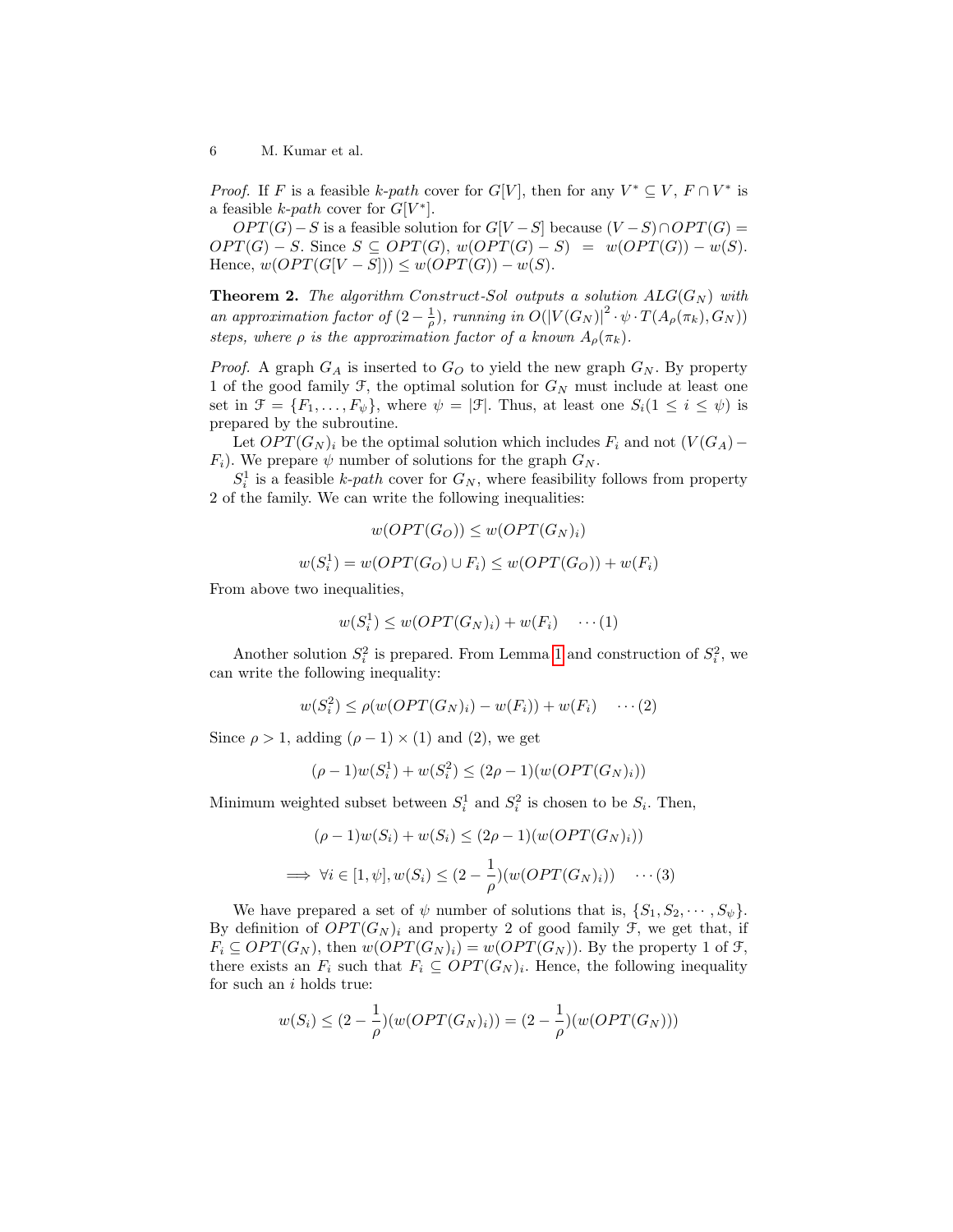We know,  $\forall i \in [1, \psi], w(ALG(G_N)) \leq w(S_i)$ . So,

$$
w(ALG(G_N)) \le (2 - \frac{1}{\rho})(w(OPT(G_N)))
$$

Thus, algorithm Construct-Sol outputs a solution with an approximation factor of  $(2-\frac{1}{\rho})$ . Note that step 3 of the algorithm takes  $O(|V_N|^2)$  time. Moreover, if the running time of  $A_{\rho}(\pi_k)$  on input graph  $G_N$  is  $T(A_{\rho}(\pi_k), G_N)$ , then the running time of algorithm  $Construct\text{-}Sol$  is  $O(|V(G_N)|^2 \cdot \psi \cdot T(A_\rho(\pi_k), G_N)).$ 

# 3.2 Reoptimization of weighted  $3-PVCP$

Let  $\pi_3$  be weighted 3-PVCP. A constant-size graph  $G_A = (V_A, E_A)$  is inserted to  $G_O$  to yield the new graph  $G_N = (V_N, E_N)$ . Let  $T(A_2(\pi_3), G_N)$  denote the runtime of 2-approximation algorithm [\[8\]](#page-11-4) for  $\pi_3$ . Let  $|V_N| = n$ .

Algorithm 3  $Wtd\text{-}3pathGI(G_N, G_A, OPT(G_O), A_2(\pi_3))$ 1:  $\mathcal{F} = \phi$ 2: for all  $X \subseteq (V_A = V(G_A))$  and X is a 3-path cover for  $G_A$  do 3:  $V_I$  = Set of isolated v in  $G_A[V_A - X]$  and  $N_{G_N}(v) \cap V(G_O) \neq \emptyset$ 4:  $E_I$  = Set of isolated  $(u, v)$  in  $G_A[V_A - X]$  and  $N_{G_N}(\{u, v\}) \cap V(G_O) \neq \emptyset$ 5: for all  $(u, v) \in E_I$  do 6:  $X = X \cup N_{G_O}(\{u, v\})$ 7:  $Y = N_{G_N}(V_A) - X$ 8: for all  $Y' \subseteq Y$ ,  $|Y'| \leq |V_I|$  do 9: if(Y - Y') is a 3-path cover for  $G_N[V_I \cup Y]$ 10:  $X' = X \cup (Y - Y')$  $11:$  $y' = X' \cup N_{G_O}(Y')$ 12:  $\mathcal{F} = \mathcal{F} \cup \{X'\}$ 13: return  $Construct-Sol(G_N, G_A, OPT(G_O), \mathcal{F}, A_2(\pi_3))$ 

**Theorem 3.** Algorithm Wtd-3path is a 1.5 approximation for  $\text{Reopt}(\pi_3)$  under constant-size graph insertion.

*Proof.* The algorithm works in 3 phases to construct the good family  $\mathcal{F}$ . The algorithm prepares a subset  $X$  for each feasible 3-path cover  $X$  for  $G_A$  because the optimal solution for  $G_N$  must contain one subset among the feasible X's. In the first phase, if an edge in  $G_A[V_A - X]$  has a neighbour in  $G_O$ , it must be included in X.

Let  $Y = N_{G_N}(V_A) - X$ . In the second phase,  $G_N[V_I \cup Y]$  is made free from all 3-*paths* by removing a feasible subset  $Y - Y'$ . In the third phase, the neighbours of the vertices in  $Y'$  are included in  $X'$  because such a neighbour will form 3-path with the vertices in  $Y'$  and  $V_I$ .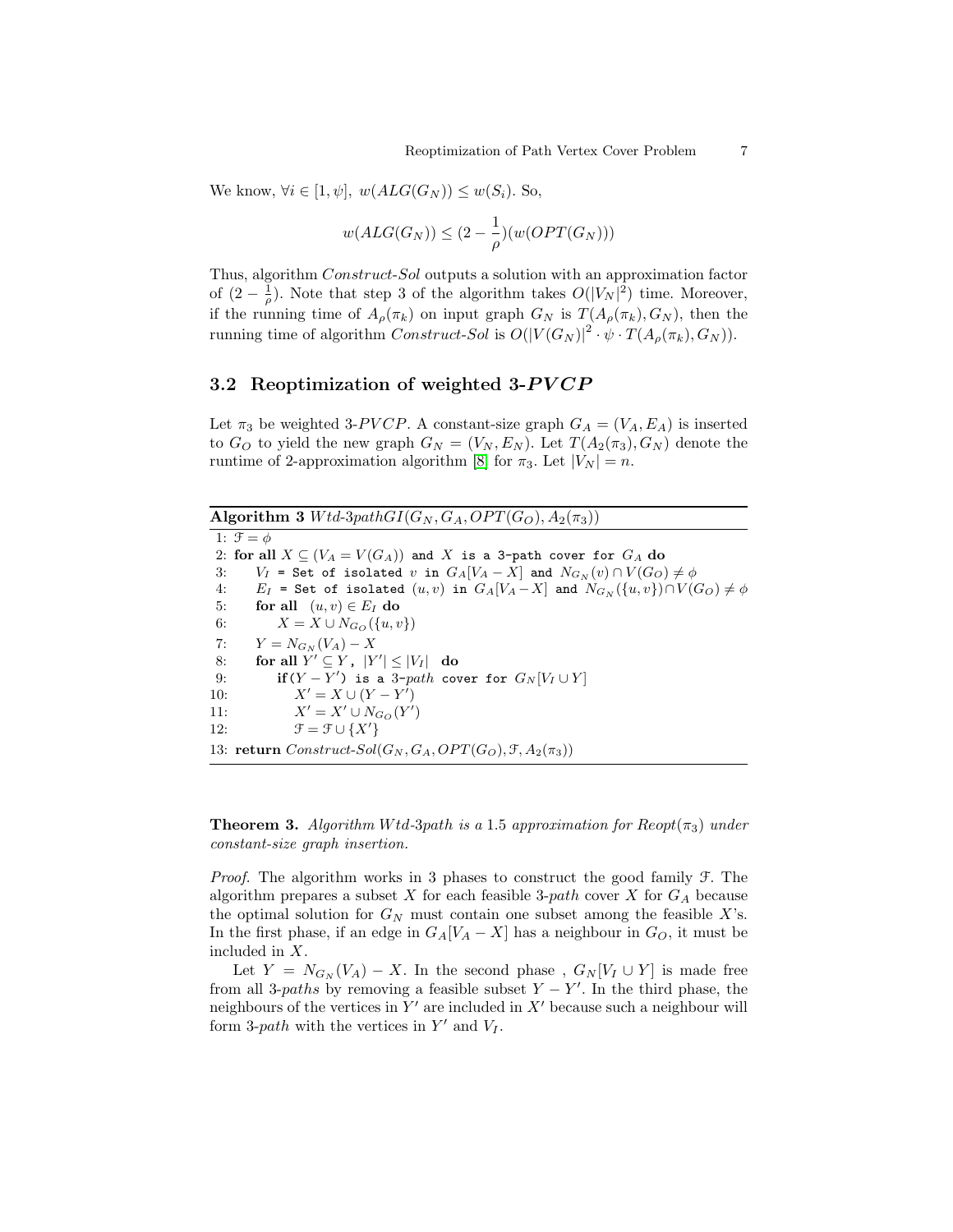Since we consider all feasible subsets X and feasible  $Y - Y'$  for the corresponding  $X$ , the constructed family  $\mathcal F$  satisfies both the properties of good family. Thus from Theorem 2 and  $A_2(\pi_3)$ , we get the desired approximation. Further, we analyze the running time. Let  $c = |V(G_A)|$ . The maximum cardinality of Y is n. Then, the steps 3 to 12 in the algorithm run in  $O(n^3n^{c+1})$ because  $|Y'| \leq c$ . Thus  $|\mathcal{F}| \in O(c^2 \cdot 2^c \cdot n^{c+4})$ . Hence the algorithm  $Wtd\text{-}3path$ runs in  $O(n^{c+6} \cdot 2^c \cdot T(A_2(\pi_3), G)).$ 

# 3.3 Reoptimization of weighted k-PVCP  $(k \geq 4)$  for bounded degree graphs

A graph free from 2-paths contains only isolated vertices. A graph that does not have any 3-*path* contains isolated vertices and isolated edges. But, in the case of graphs that are free from k-paths ( $k \geq 4$ ), star graph is a possible component. As the number of subsets needed to be considered for preparation of F would be exponential in the vertex degree, we restrict the reoptimization of weighted k-PV CP ( $k > 4$ ) to bounded degree graphs. Lemma 3 in Appendix A shows that the problem on bounded degree graphs is NP-complete.

The local modification which we consider for reoptimization is constant-size graph insertion. Let  $G_O = (V_O, E_O)$  be the old graph. Given  $G_O$ , constant-size graph  $G_A = (V_A, E_A)$  and attachment edges  $E^a$ , the new graph  $G_N = (V_N, E_N)$ is obtained. Let  $|V_N| = n$  and  $|V_A| = c$ . Let the maximum degree of the graph  $G_N$  be  $\Delta$ . We use  $P_k(G, V')$  to denote the collection of k-paths in graph G containing at least one vertex from  $V' \cap V(G)$ . For a set of vertices  $V'$ , a graph is said to be  $V'$ -connected graph if every connected component in the graph contains at least one vertex from V'. Let  $A_{\rho}(\pi_k)$  be a  $\rho$ -approximation algorithm for weighted k-PVCP  $(\pi_k)$  and  $T(A_\rho(\pi_k), G_N)$  be the running time of  $A_\rho(\pi_k)$ on  $G_N$ .

**Definition:** We define a variation of  $BFS$  on a graph  $G$ , where traversal starts by enqueuing a set of vertices  $V'$  instead of a single root vertex. Initially, all the vertices in  $V'$  are at the same level and unvisited. Now the unvisited nodes are explored in breadth first manner. In this variation, we obtain the  $BFS$  forest for the input  $(G, V')$ , where the vertices of  $V'$  are at level 1 and the subsequent levels signify the order in which the vertices are explored.

Consider the BFS forest obtained from  $V_A$  in  $G_N$ . We use  $L_i$  to denote the set of vertices at level  $i$   $(i \geq 0)$  of the *BFS* forest. Let  $S_j = \bigcup_{i=0}^j L_i$ , where  $L_0 = \phi$  and  $L_1 = V_A$ . Then  $L_i = N_{G_N}(S_{i-1})$  for  $i \geq 2$ . Note that this BFS forest has  $|V_A|$  number of disjoint  $BFS$  trees, where the trees have distinct root vertices from  $V_A$ .

Lemma 2. In a BFS forest obtained after performing BFS traversal from a set of vertices  $V_A \subseteq V$  in a graph  $G = (V, E)$  having no k-paths, the number of vertices at each level is at most  $|V_A|\Delta(\Delta-1)^{\lceil\frac{k-5}{2}\rceil}$ .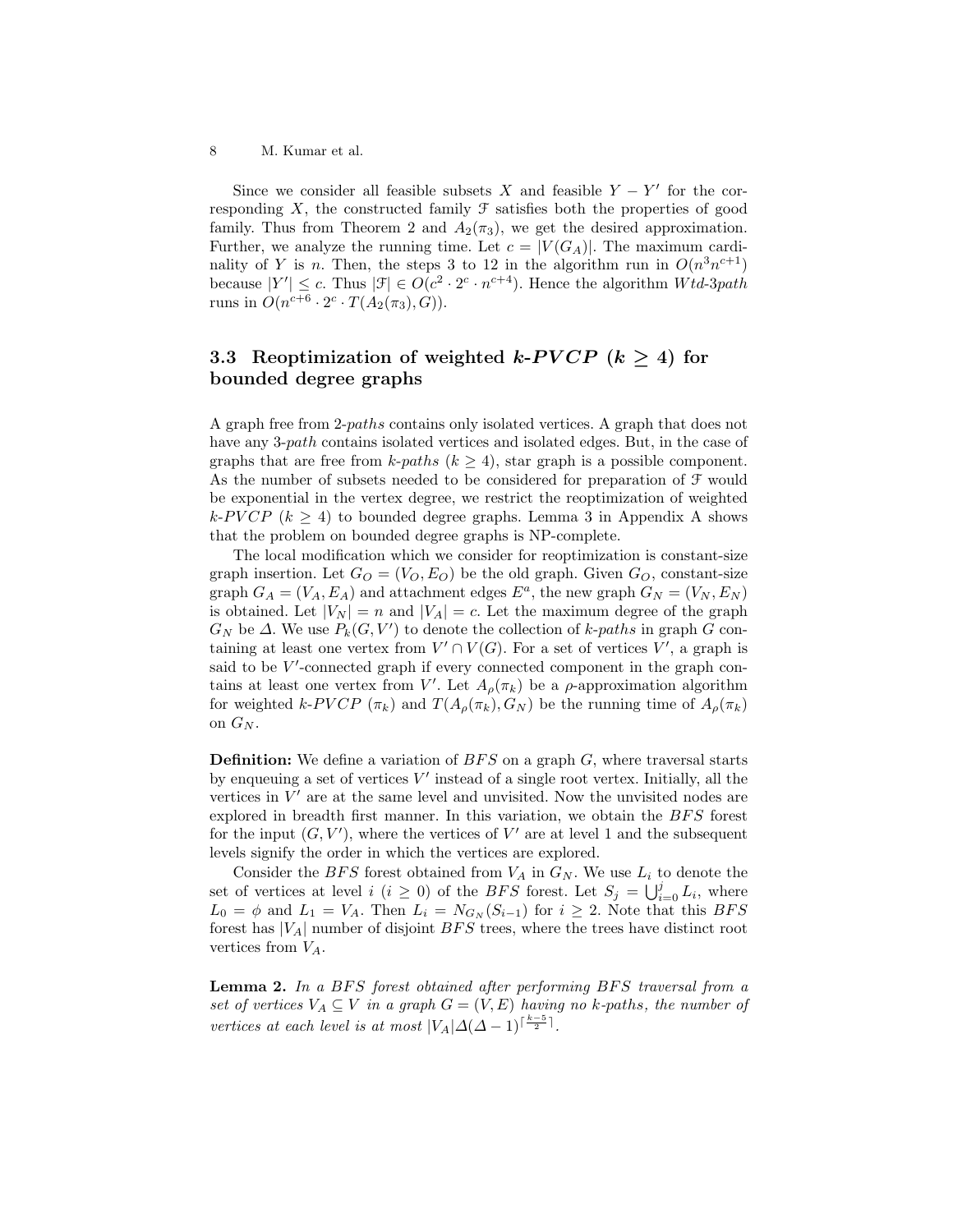*Proof.* Consider the case when BFS is performed from a single vertex set  $V_A$  =  $\{v_1\}$  to obtain a *BFS* tree. For any level i,  $|L_i| \leq \Delta(\Delta - 1)^{i-2}$ . Thus the statement holds true for  $i \leq \lceil \frac{k-1}{2} \rceil$ . For the case when  $i > \lceil \frac{k-1}{2} \rceil$ , let  $j =$  $i - \lceil \frac{k-3}{2} \rceil$ . We claim that there exists a vertex v in  $L_j$  such that v is a common ancestor for all the vertices in  $L_i$ . Assume to contrary that the claim is false. If  $|L_i| = 1$  the claim is trivially true. Otherwise we have two distinct vertices  $v_x$  and  $v_y \in L_i$  such that they have the lowest common ancestor in  $L_{j'}$ , where  $1 \leq j' \leq j-1 = i - \lceil \frac{k-1}{2} \rceil$ . This imposes a path  $\langle v_i, \dots, v_j \rangle$  of order  $\lceil \frac{k-1}{2} \rceil + 1 + \lceil \frac{k-1}{2} \rceil \geq k$ . But it contradicts the fact that G has no paths of order k or more. Hence  $|L_i| \leq \Delta(\Delta - 1)^{i-j-1} = \Delta(\Delta - 1)^{\lceil \frac{k-5}{2} \rceil}$ .

Now, when BFS is performed for the case when  $|V_A| > 1$ , the BFS forest obtained has  $|V_A|$  number of disjoint  $BFS$  trees where each tree satisfies the above argument. Hence the number vertices in each level in the  $BFS$  forest is at most  $|V_A|\Delta(\Delta - 1)^{\lceil \frac{k-5}{2} \rceil}$ 

#### Algorithm 4  $Construct-F(X, V, L, level, V_A, G_N, \mathcal{F}, k)$

1:  $\overline{\mathcal{F}} = \mathcal{F} \cup \{X \cup L\}$ 2: if  $level \geq k-1$ 3: return F 4:  $b = (|V_A| \Delta(\Delta - 1)^{\lceil \frac{k-5}{2} \rceil})$ 5: for each non-empty subset  $V'$  of  $L$  and  $|V'| \leq b$  do 6: if  $G_N[V \cup V']$  is a k-path free  $V_A$ -connected graph 7:  $X'' = X \cup (L - V')$ 8:  $V'' = V \cup V'$ 9:  $L'' = N_{G_N}(V'') - X''$ 10:  $\mathcal{F} = Construct\text{-}(X'', V'', L'', level + 1, V_A, G_N, \mathcal{F}, k)$ 11: return F

| <b>Algorithm 5</b> <i>Wtd-kpath</i> ( $G_N$ , $G_A$ , $OPT(G_O)$ , $A_\rho(\pi_k)$ , k) |  |  |  |  |
|-----------------------------------------------------------------------------------------|--|--|--|--|
|-----------------------------------------------------------------------------------------|--|--|--|--|

```
1: Initialization: \mathcal{F} = \phi, level = 1, X = \phi and V = \phi.
```
2:  $\mathcal{F} = Construct\text{-}F(X, V, V(G_A), level, V(G_A), G_N, \mathcal{F}, k)$ 

3:  $ALG(G_N) = Construct-Sol(G_N, G_A, OPT(G_O), \mathcal{F}, A_\rho(\pi_k))$ 

```
4: return ALG(G_N)
```
**Theorem 4.** Algorithm Wtd-kpath is a  $(2 - \frac{1}{\rho})$  approximation for  $\text{Reopt}(\pi_k)$ under graph insertion and runs in  $O(n^{O(1)} \cdot 2^{k(\Delta+1)b} \cdot T(A_\rho(\pi_k), G_N))$ , where  $b = |V_A| \Delta(\Delta - 1)^{\lceil \frac{k-5}{2} \rceil}$  and  $((\Delta + 1)b) \in O(\log n)$ .

Proof. We first prove that for every call to the function Construct-F(X, V, L, level,  $V_A$ ,  $G_N$ ,  $\mathcal{F}, k$ ), the following invariants on V, X and L are maintained: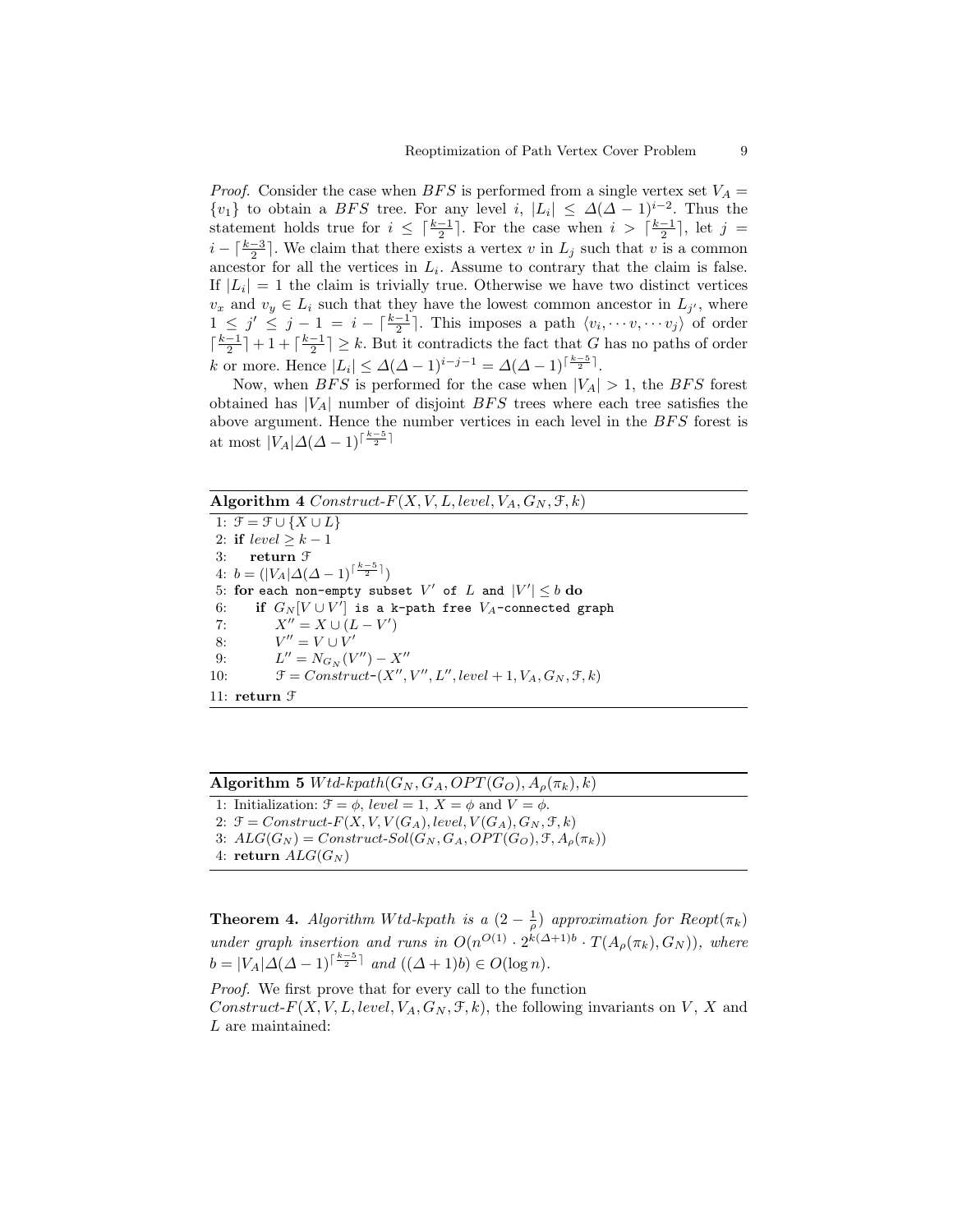- 10 M. Kumar et al.
- $V \subseteq S_{level}$  and  $G_N[V]$  is a k-path free  $V_A$ -connected graph.
- X is the set of neighbours of V in  $G_N[S_{level}]$
- L is the set of neighbours of V in graph  $G_N$  that are also in  $L_{level+1}$ , i.e  $L = N_{G_N}(V) - S_{level}.$

The above invariants trivially hold true during the first call to the function Construct-F. Assuming the invariants to be true during a call to Construct-F, we show that the subsequent recursive calls maintain the invariants. Note that the parameter 'level' is incremented to  $level + 1$  during the recursive call.  $G_N[V \cup V'] = G_N[V'']$  is a k-path free  $V_A$ -connected subgraph in  $G_N$ . Also,  $V'' \subseteq S_{level+1}$  because  $V \subseteq S_{level}$  and  $L \subseteq L_{level+1}$ . The invariance property of X and L implies  $X'' = X \cup (L-V')$  is the set of neighbours of V'' in  $G_N[S_{level+1}]$ . From previous observation about  $X''$  and  $V''$ , we get that  $L'' = N_{G_N}(V'') - X''$  is the set of neighbours of  $V''$  in  $G_N$  which are also in  $L_{level+2}$ . Thus, the invariants are maintained.

Note that X covers all the paths in  $P_k(G_N[S_{level}], V_A)$ .  $X \cup L$  is a k-path cover for  $G_N$  because the paths in  $P_k(G_N, V_A) - P_k(G_N[S_{level}], V_A)$  contain at least one vertex from L. Thus,  $\{X \cup L\}$  is included in  $\mathcal F$  to satisfy property 2 of good family.

By Lemma 2, it is sufficient to consider non empty subsets  $V'$  of size at most  $(|V_A|\Delta(\Delta-1)^{\lceil\frac{k-5}{2}\rceil})$  from subsequent level L to construct V''. For each recursive call, the case when  $V'$  or  $L$  is empty is handled in the step 1. A  $V_A$ -connected graph that has no k-paths will have a maximum level of  $k-1$  in the BFS forest. The algorithm explores all feasible subsets V' for each level  $\leq k - 1$ . Thus the property 1 of good family holds true for F, because the family includes all possibilities for  $\{X \cup L\}$  that covers  $P_k(G_N, V_A)$ . Thus, the constructed family F is indeed a good family.

Let  $RT(l)$  be the running time of the function  $Construct-F$ , where l is the parameter 'level'. Let  $C = \sum_{i=1}^{i=b} {\Delta b \choose i}$ . Observe that  $|L| \leq (\Delta \cdot b)$  due to the construction of  $L''$  in the previous recursion. As we are choosing sets of size at most b from L, we get the recursion  $RT(l) = O(n^{O(1)} \cdot C^k \cdot RT(l+1))$  for  $1 \leq l \leq$  $(k-1)$  and  $RT(k) = O(n^{O(1)})$ . Thus step 6 in Wtd-kpath runs in  $O(n^{O(1)} \cdot C^k)$ time. In each function call,  $|\mathcal{F}|$  is incremented by one element. Thus,  $|\mathcal{F}| \leq 2^{kb}$ because  $|V''| \leq b$  for each level. Note that  $C \leq 2^{b\Delta}$ . Hence using Theorem 2, the algorithm Weighted-kpath runs in  $O(n^{O(1)} \cdot C^k \cdot 2^{kb} \cdot T(A_\rho(\pi_k), G_N))$  =  $O(n^{O(1)} \cdot 2^{k(\Delta+1)b} \cdot T(A_{\rho}(\pi_k), G_N))$  and achieves the desired approximation.

Using 3-approximation algorithm for weighted 4-PVCP [\[4\]](#page-11-5) and Theorem 4, we get the following corollary:

**Corollary 1.** Algorithm Wtd-kpath is a  $\frac{5}{3}$  approximation for Reopt( $\pi$ <sub>4</sub>) under constant-size graph insertion, where  $(\Delta) \in O(1)$  and  $A_o(\pi_4)$  is  $A_3(\pi_4)$ .

In Appendix B, we present approximation algorithms for weighted  $k$ -path vertex cover problem. The *n*-approximation algorithm runs in  $O(2<sup>k</sup>n<sup>O(1)</sup>)$  time, where  $n$  is the size of input graph. The k-approximation algorithm is a primal dual based algorithm. Using Theorems 5 and 6 of Appendix, we get the following corollaries: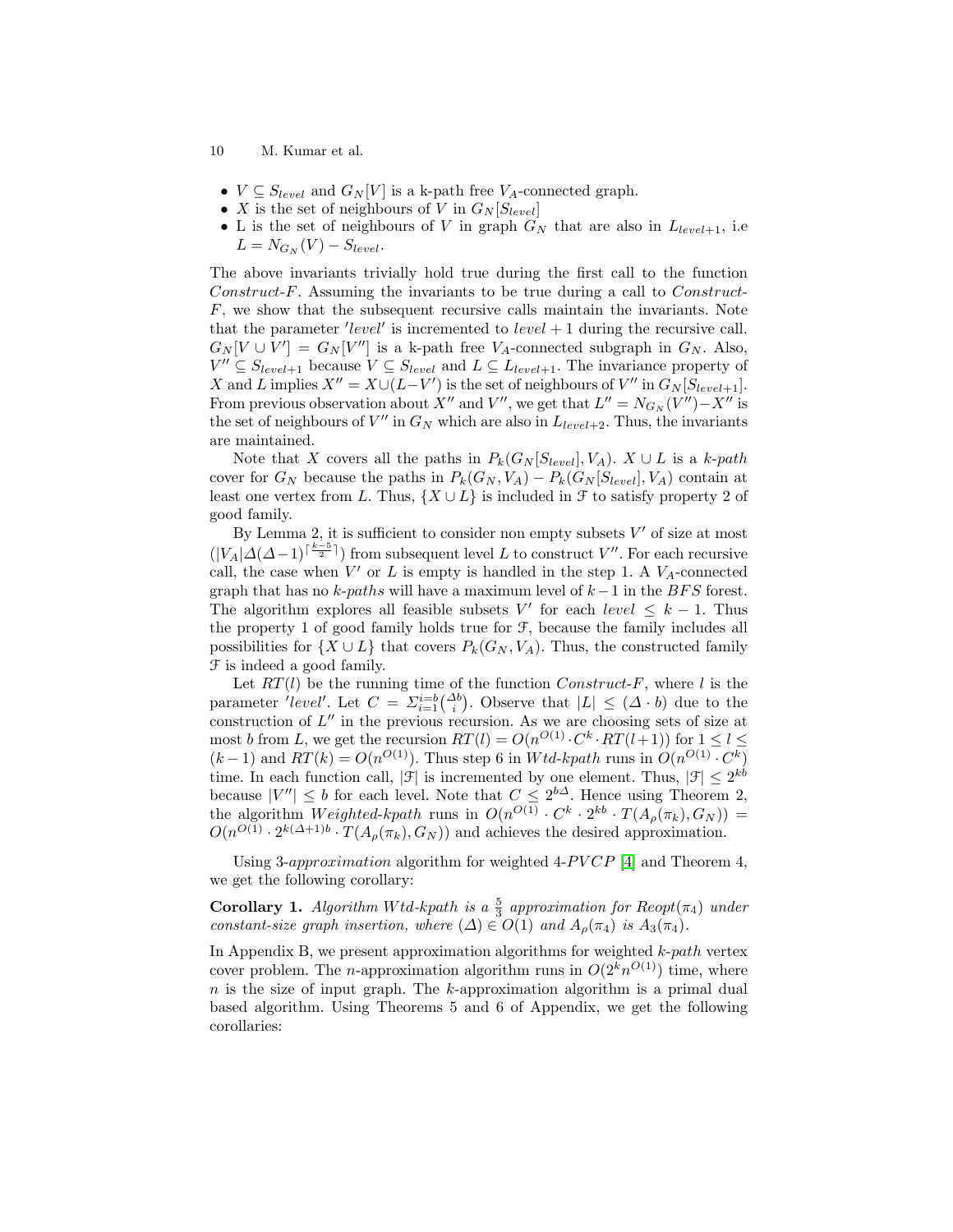**Corollary 2.** Algorithm Wtd-kpath is a  $(2 - \frac{1}{n})$  approximation for  $\text{Reopt}(\pi_k)$ under constant-size graph insertion, where  $(\Delta) \in O(1)$  and  $A_{\rho}(\pi_k)$  is  $A_n(\pi_k)$ .

**Corollary 3.** Algorithm Wtd-kpath is a  $(2 - \frac{1}{k})$  approximation for  $\text{Reopt}(\pi_k)$ under constant-size graph insertion, where  $(\Delta) \in O(1)$  and  $A_{\rho}(\pi_k)$  is  $A_k(\pi_k)$ .

Note that the algorithm only explores the vertices till level  $k - 1$  that is, the vertices in the set  $S_{k-1}$ . Thus |J is at most  $2^{|S_{k-1}|}$ . Therefore the algorithm will also run efficiently for the scenarios where the graph  $G_A$  is attached to a 'sparse' part of  $G_O$ , that is for  $|S_{k-1}| \in O(\log n)$ .

**Corollary 4.** Algorithm Wtd-kpath is a  $(2 - \frac{1}{\rho})$  approximation for  $\text{Reopt}(\pi_k)$ under graph insertion, where  $|S_{k-1}| \in O(\log n)$ .

# 4 Concluding Remarks

In this paper, we have given a PTAS for reoptimization of unweighted  $k$ - $PVCP$ under constant number of vertex insertions. When constant-size graph is inserted to the old graph, we have presented 1.5-approximation algorithm for reoptimization of weighted 3- $PVCP$ . Restricting our inputs to bounded degree graphs, we have presented  $\frac{5}{3}$ - approximation for reoptimization of weighted 4-PVCP under constant-size graph insertion. For the reasons we mentioned in Section 3.3, our technique for reoptimization of weighted k-PVCP  $(k \geq 4)$  cannot be extended to arbitrary graphs. Hence, resptimization of weighted k-PVCP  $(k > 4)$  for arbitrary graphs under constant number of vertex insertions is an intriguing open problem.

### Acknowledgment

We thank Narayanaswamy N S for enlightening discussions on the problem.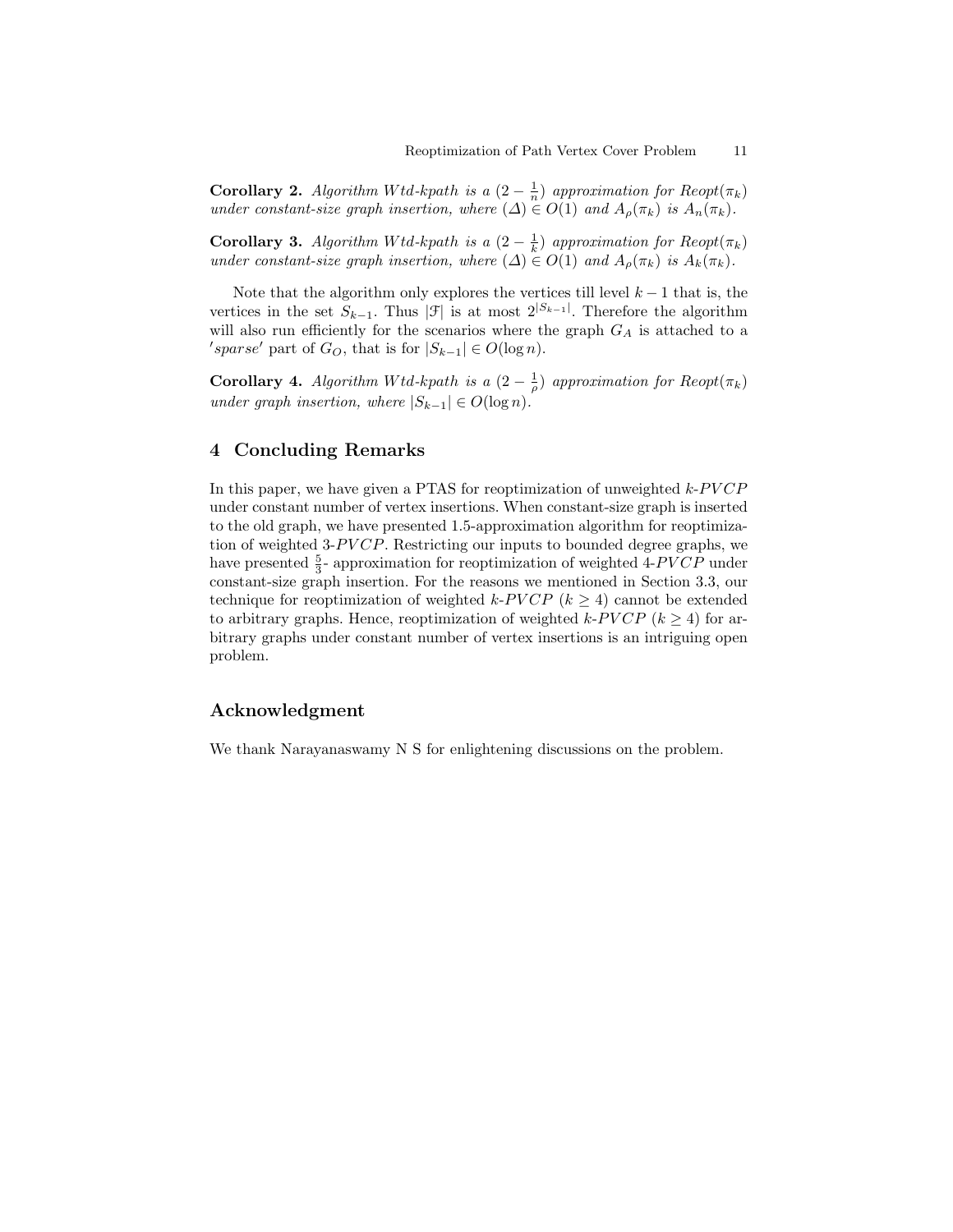#### References

- <span id="page-11-7"></span>1. Alon, N., Yuster, R., Zwick, U.: Color-coding: a new method for finding simple paths, cycles and other small subgraphs within large graphs. In: Proceedings of the Twenty-Sixth Annual ACM Symposium on Theory of Computing, 23-25 May 1994, Montréal, Québec, Canada. pp. 326-335 (1994)
- <span id="page-11-1"></span>2. Bresar, B., Kardos, F., Katrenic, J., Semanisin, G.: Minimum k-path vertex cover. Discrete Applied Mathematics  $159(12)$ ,  $1189-1195$  (2011), [https://doi.org/10.](https://doi.org/10.1016/j.dam.2011.04.008) [1016/j.dam.2011.04.008](https://doi.org/10.1016/j.dam.2011.04.008)
- <span id="page-11-2"></span>3. Bresar, B., Krivos-Bellus, R., Semanisin, G., Sparl, P.: On the weighted k-path vertex cover problem. Discrete Applied Mathematics 177, 14–18 (2014), [https:](https://doi.org/10.1016/j.dam.2014.05.042) [//doi.org/10.1016/j.dam.2014.05.042](https://doi.org/10.1016/j.dam.2014.05.042)
- <span id="page-11-5"></span>4. Camby, E., Cardinal, J., Chapelle, M., Fiorini, S., Joret, G.: A primal-dual 3 approximation algorithm for hitting 4-vertex paths. In: 9th International Colloquium on Graph Theory and Combinatorics, ICGT. p. 61 (2014)
- <span id="page-11-6"></span>5. Escoffier, B., Bonifaci, V., Ausiello, G.: Complexity and approximation in reoptimization (02 2011), [https://doi.org/10.1142/9781848162778\\_0004](https://doi.org/10.1142/9781848162778_0004)
- <span id="page-11-3"></span>6. Lee, E.: Partitioning a graph into small pieces with applications to path transversal. In: Proceedings of the Twenty-Eighth Annual ACM-SIAM Symposium on Discrete Algorithms, SODA 2017. pp. 1546–1558 (2017), [https://doi.org/10.1137/](https://doi.org/10.1137/1.9781611974782.101) [1.9781611974782.101](https://doi.org/10.1137/1.9781611974782.101)
- <span id="page-11-0"></span>7. Novotn´y, M.: Design and analysis of a generalized canvas protocol. In: Information Security Theory and Practices. Security and Privacy of Pervasive Systems and Smart Devices, 4th IFIP WG 11.2 International Workshop, WISTP 2010, Passau, Germany, April 12-14, 2010. Proceedings. pp. 106–121 (2010), [https://doi.org/](https://doi.org/10.1007/978-3-642-12368-9_8) [10.1007/978-3-642-12368-9\\_8](https://doi.org/10.1007/978-3-642-12368-9_8)
- <span id="page-11-4"></span>8. Tu, J., Zhou, W.: A primal-dual approximation algorithm for the vertex cover  $p_3$ problem. Theor. Comput. Sci. 412(50), 7044–7048 (2011), [https://doi.org/10.](https://doi.org/10.1016/j.tcs.2011.09.013) [1016/j.tcs.2011.09.013](https://doi.org/10.1016/j.tcs.2011.09.013)
- <span id="page-11-8"></span>9. Uehara, R.: Np-complete problems on a 3-connected cubic planar graph and their applications (1996)
- <span id="page-11-9"></span>10. Vazirani, V.V.: Approximation algorithms. Springer (2001), [http:](http://www.springer.com/computer/theoretical+computer+science/book/978-3-540-65367-7) [//www.springer.com/computer/theoretical+computer+science/book/](http://www.springer.com/computer/theoretical+computer+science/book/978-3-540-65367-7) [978-3-540-65367-7](http://www.springer.com/computer/theoretical+computer+science/book/978-3-540-65367-7)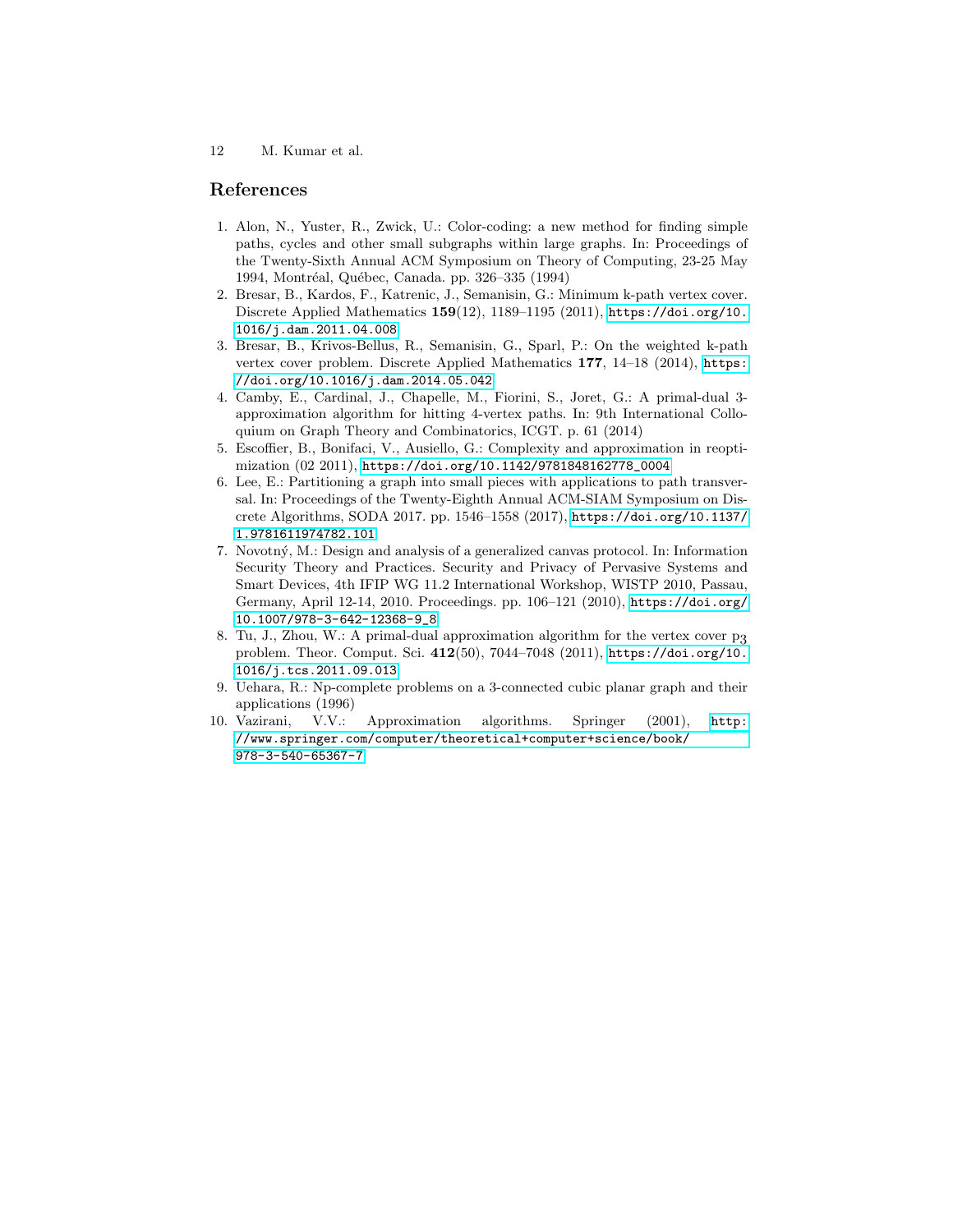# Appendix

# A Reductions

Lemma 3. Minimum unweighted k-path vertex cover problem on graphs with maximum degree  $\Delta(G) \geq 3$  is NP-complete.

*Proof.*  $k$ -path vertex cover is in NP as enumerating over all paths of order  $k$ would verify a k-path vertex cover instance, where run time of verification is  $O(n^k)$ . We will show it is NP-hard by reducing vertex cover problem for cubic graphs to it, which is known to be NP-complete [\[9\]](#page-11-8). Applying the same reduction given in Theorem 1 of  $[2]$ , for the input instance of a cubic graph G we get the reduced graph instance  $G'$ . Since the proof of reduction given in Theorem 2 of [\[2\]](#page-11-1) is independent of the  $\Delta(G)$  and  $\Delta(G') = \Delta(G) + 1 = 4$ , hence the reduction implies NP-hardness for k-path vertex cover on bounded degree graphs too.

Corollary 5. Minimum weighted k-path vertex cover for bounded degree graphs is NP-hard.

**Lemma 4.** Unless  $P = NP$ , reoptimization under vertex insertion of k-path vertex cover problem for bounded degree graphs  $(\pi)$  does not admit a polynomial time optimal algorithm.

*Proof.* Let Oracle A output optimal solution for  $Reopt(\pi)$  under vertex insertion for bounded degree graphs. Given oracle access to A, we design a polynomial time algorithm B to obtain an optimal solution for problem  $\pi$  on an arbitrary non-empty graph  $G = (V, E)$ . Here  $|V| = n$ .

Algorithm 6  $B(\pi, G)$ 

1: Let  $\langle v_1, \ldots v_n \rangle$  be an arbitrary sequence of  $V(G)$ 2:  $G_1 = (V_1, E_1) = (\{v_1\}, \phi)$ 3:  $ALG(G_1) = \phi$ 4: for i from 2 to n do 5:  $G_i = \{V_i, E_i\}$ 6:  $E_i^a = \{(u, v_i) \mid u \in V(G_{i-1}) \text{ and } (u, v_i) \in E(G)\}\$ 7:  $G_i = (V_{i-1} \cup \{v_i\}, E_{i-1} \cup E_i^a)$ 8:  $ALG(G_i) = A(G_{i-1}, G_i, ALG(G_{i-1}))$ 9: return  $ALG(G_n)$ 

We will claim by the principle of mathematical induction that  $ALG(G_i)$ is the optimal solution for  $G_i$ , where  $1 \leq i \leq n$ . For the base case of  $G_1 =$  $({v_1}, \phi)$ ,  $\phi$  is the optimum for  $G_1$ . For the inductive step, assume  $ALG(G_{i-1})$ is optimum for  $G_{i-1}$ . Since  $G_i = (V_{i-1} \cup \{v_i\}, E_{i-1} \cup E_i^a)$  for  $v_i \notin V[G_{i-1}]$ and  $E_i^a \subseteq (V[G_{i-1}] \times \{v_i\})$ , the change is a valid vertex insertion. Therefore,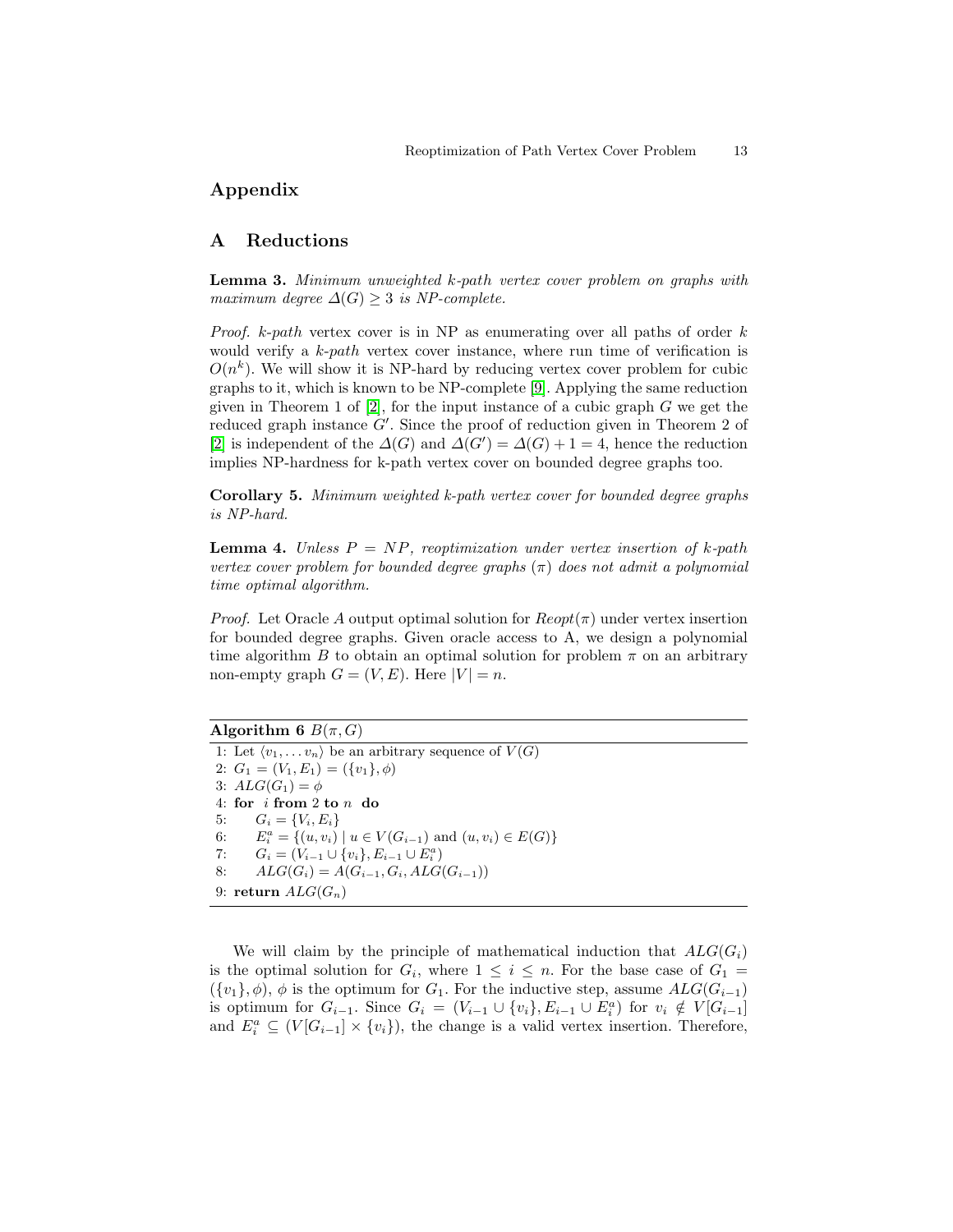algorithm  $A(G_{i-1}, G_i, ALG(G_{i-1}))$  indeed outputs the optimal solution for  $G_i$  as  $ALG(G_i)$ , thus proving the induction hypothesis. Next, we claim that  $G_n = G$ . Clearly  $V(G_n) = V(G)$ , thus we only need to show  $E(G_n) = E(G)$ .  $\forall e \in E(G_n)$ ,  $E_i^a$  is the only set which contributes to  $E(G_n)$ , enforcing  $e \in E(G)$ . For any  $(v_i, v_j) \in E(G)$  such that  $v_i$  comes before  $v_j$  in the vertex sequence, in the j<sup>th</sup> iteration of loop  $(v_i, v_j) \in E_j^a$ , thus  $(v_i, v_j) \in E(G_n)$ . Thus the algorithm B outputs  $OPT(G)$ . All steps in the algorithm B are polynomial in input size. Hence, we obtain a polynomial time Turing reduction from  $\pi$  to  $Reopt(\pi)$  under vertex insertion. Thus, the proof of  $Lemma$  follows since  $\pi$  is known to be an NP-complete problem (refer Lemma 3 in Appendix A).

# B Approximation algorithms for weighted  $k$ - $\frac{P}{CP}$

In this section, we give the approximation algorithms for weighted  $k$ -PVCP  $(\pi_k)$ on input graph  $G = (V, E)$ . Here,  $|V| = n$  and subroutine  $getKPath(G)$  outputs a path of order k in G if it is present and  $\phi$  otherwise.

Algorithm 7  $Approx-Alg(\pi_k, G)$ 1:  $V' = V(G)$ 2:  $ALG(G) = \phi$ 3:  $P = getKPath(G[V'])$ 4: while  $(P \neq \phi)$  do 5:  $v_m = \text{minimum weight vertex in } P$ 6:  $ALG(G) = ALG(G) \cup \{v_m\}$  $7:$  $v' = V' - \{v_m\}$ 8:  $P = getKPath(G(V'))$ 9: return  $ALG(G)$ 

**Theorem 5.** Algorithm Approx-Alg achieves n-approximation for  $\pi_k$  on graph  $G = (V, E)$  and runs in  $O(2<sup>k</sup>n<sup>O(1)</sup>)$  time, where n is |V|.

*Proof.* In the  $i^{th}$  iteration of while loop, we find a k-path,  $P_i$ , by calling subroutine  $\det KPath$ . Let the vertex with minimum weight in  $P_i$  be  $v_m^i$ . Since,  $OPT(G)$ must include at least one vertex from  $P_i$ , implying  $w(v_m^i) \leq w(OPT(G))$ , where  $OPT(G)$  is an optimal solution for  $\pi_k$ . Algorithm Approx-Alg always terminates because  $|ALG(G)|$  is at most  $n - k + 1$ . The while loop continues to run till  $ALG(G)$  is a feasible k-path vertex cover.

$$
w(ALG(G)) = \sum_{n=1}^{|ALG(G)|} w(v_m^i) \le \sum_{n=1}^{|ALG(G)|} w(OPT(G)) \le (n-k+1)w(OPT(G))
$$

Thus, Algorithm Approx-Alg achieves n-approximation for the problem  $\pi_k$  on G. The function  $getKPath(G)$  uses color coding algorithm for finding a path